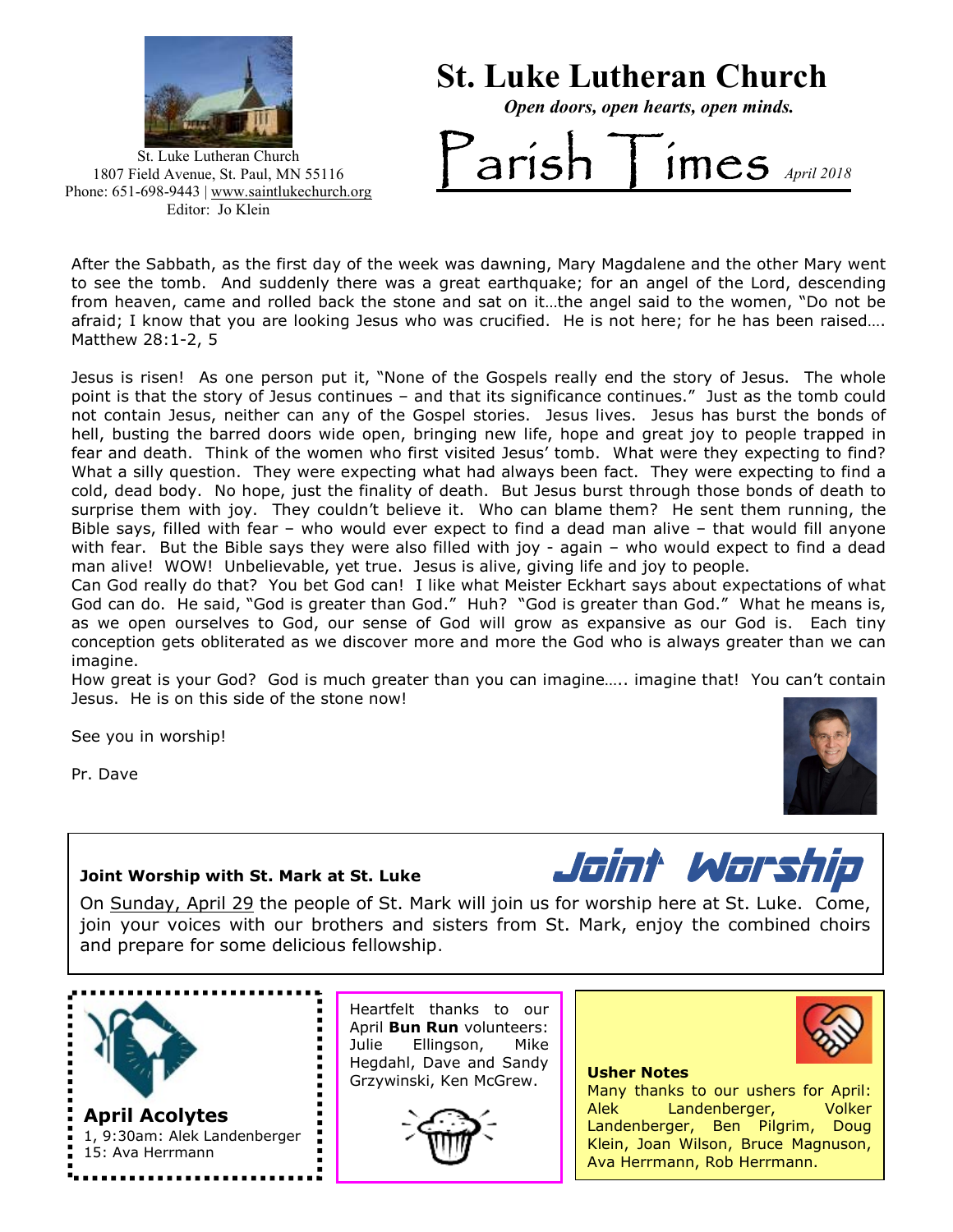

Ladies Night Out in April will take place on Tuesday, April 17th at Bennett's Chop and Railhouse, 1305 W. Seventh St. at 5:30 p.m. If you are interested in carpooling, please meet at church at 5:00 p.m. Please notify Joyce Bluel (651-690-4614) by Sunday, April 8th if you are planning on attending so we have an idea of how many for the reservation.

## April WORSHIP ASSISTANTS

#### Readers:

- 1 (9:30) Dee Plagens
- 8 Dick Plagens
- 15 Jeff Kingsley
- 22 Laurie Herrmann
- 29 Kay Reich

#### Communion:

- 1 (9:30) Jen Fredrickson
- 15 Jeff Kingsley



Mark the Date: Sunday, May 6th is our Semi-Annual Congregational Meeting following worship. We need and value your input…please plan on participating.



- 11 David Elliott & Susan Lorenz: '90
	- 25 Bob & Pam Ballis: '92



On February 26th at St. Matthew's Catholic Church 90 very hungry men, women and children enjoyed a delicious meal at Loaves and Fishes. Workers from St. Luke were Verdel Humburg, David Tews, Larry Litzkow, Joyce Bluel, Pastor Dave Person, and Roger and Dianne Diestler.

### **SAVE THE DATE** for Pr. Dave's retirement party which will be Sunday, June 10th right after our service. More details to follow. Come one, come all!



#### Please join us for Holy Week Worship

Maundy Thursday Worship, March 29, 7PM Good Friday Worship, March 30, 7PM Easter Sunday Worship, April 1, 7AM & 9:30 AM Also on Easter: ~Fundraiser Breakfast at 8AM, sponsored by Thrivent, which provided a \$250.00 grant. All proceeds will go to the American Foundation for Suicide Prevention. ~Egg Hunt at 9AM…bring the kids!

New Member Sunday April 22 is new member Sunday. If you would like to join St. Luke, please talk with Pastor Dave. And current members, please come on April 22 and welcome our new members!





#### Wednesday Morning Bible Study

Come at 10:00 on Wednesday mornings as we study the Bible and how it enriches our everyday lives. Come study, share, and enjoy a treat and a cup of coffee while we dive deeper into Scripture and faith.



2 Spring is right around the corner…finally! Time to make plans to beautify your yard. St. Luke Church will be selling bedding plants and flowers after worship on April 8, April 15 and April 22. The plants/flowers will be available for pick up on Friday, May 18, 5pm to 7pm, and Sunday, May 20, after worship. THANK YOU FOR YOUR SUPPORT!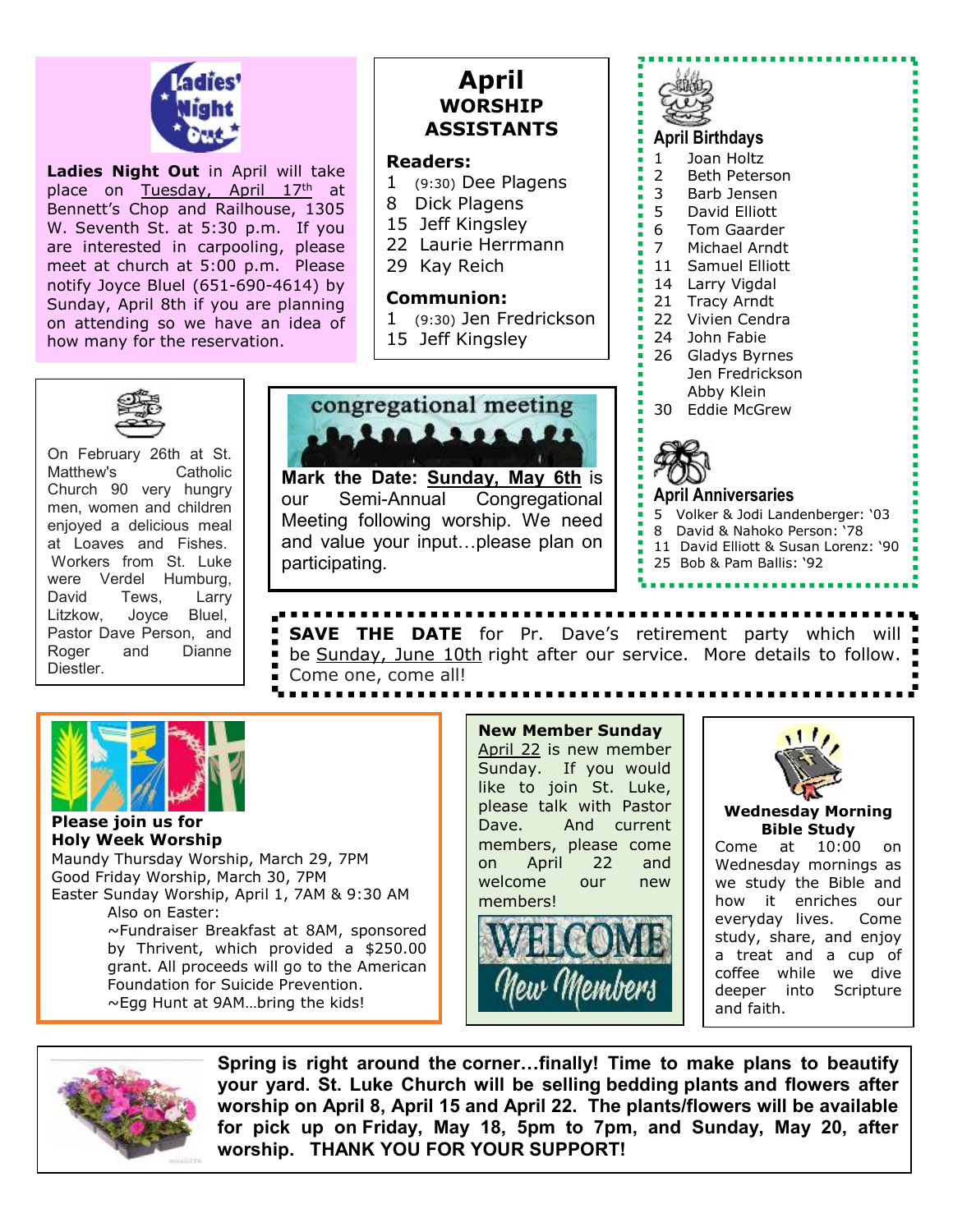

 Now that Lent has wrapped up and we move into Easter, I have to admit I move on reluctantly. Lent and Holy Week have some of my all-time favorite hymns. In most cases, I dislike having to choose a favorite anything, but I've always found the music at Lent special - "Abide With Me" and "Go To Dark Gethsemene" being the top two. I have a new hymn in my canon of favorites now: "Lord of All Hopefulness" written by the author who also wrote the "Mrs. Miniver" character. Each verse is like a small prayer, one for waking up, noon, coming home and bedtime. It is plaintive, assuring and thoughtful, an invitation to keep that Lenten idea of reflection throughout the day. What about you - what are you favorite hymns? During the months of April and May, vote for your favorite hymns. This summer we'll count down the top 15. Look for the wooden box with the music note on the front, on the Welcome Table in the Social Hall.

 Last but not least, a big thank you to everyone who has participated and shared their music: special music during service, participating in the choirs or joining in our first Hymn Sing! If you would like to share whatever musical talent you have, let me know before or after service, or email me: bunkamade@gmail.com. If you don't know what to play, I can help you out with ideas too. -Becca Ruiz

# Study Notes for the Sundays in April

Below are some notes for your study and meditation on the Sunday gospel texts in April. Please take time to read the gospel and the notes. Try reading them on Monday and think and pray about them through the week, going back to them day by day until Sunday worship. Let God's Word be your companion throughout the week.

#### April 1: Easter Day, Mark 16:1-8

"When is an ending not the end? When a dead man rises from the tomb—and when a gospel ends in the middle of a sentence" – Williamson

Dr. Donald Juel writes, "There is no stone at the mouth of the tomb. Jesus is out, on the loose, on the same side of the door as the women and the readers....God is no longer safely behind the curtain."

Three women, Mary Magdalene (Luke 8:3), Mary the mother of James (Mark 15:40-41), and Salome brought spices to anoint Jesus' body when the Sabbath was over. Remember, this refers to the Jewish Sabbath, which traditionally begins a few minutes before sunset on Friday evening and goes until late Saturday night. Because of the Sabbath they could not anoint Jesus' body on Friday evening soon after his death (But had his body already been anointed? Read Mark 14:3-8). So they watched where Jesus' body was laid and waited until the Sabbath was over (Mark 15:47). They waited until Sunday morning, the first day of the week. When the sun had risen, they went to the tomb. Tombs of that time were often just a hole cut out of a hill, with a rock rolled against the opening. A friend who visited the Holy Land said he was surprised to find that they aren't like a big cave, as is often depicted. One has to bend down to look inside a tomb. Still, the rock sealing the tomb was heavy and the women wondered how they would be able to move it so they could anoint Jesus' body. They were shocked, to say the least, when they found the rock rolled away. They looked inside and were alarmed to see a man, dressed in a white robe, sitting on the right side. Can you imagine watching your loved one laid in a grave, then coming back to not only see the body gone, but some guy in white sitting in the tomb telling you not to be alarmed?! Who wouldn't be alarmed!? The man in white tells them that Jesus has been raised and is gone. Then he said, "But go, tell his disciples and Peter that he is going ahead of you to Galilee; there you will see him, just as he told you (Check out Mark 14:28). Why didn't he group Peter in with the other disciples (go tell his disciples and Peter). Was it because Peter betrayed Jesus and was no longer considered a disciple? Or was Peter mentioned by name to emphasize that Peter too was to be included, a sign of Jesus' forgiveness and deep grace? What do you think? After hearing this, the women fled in terror (who can blame them!) and amazement. And they said nothing to anyone because they were afraid. Do you know the command Jesus used the most with his disciples? "Do not be afraid." What might have happened if the women were not afraid? How do you react when you are afraid? How can Jesus speak to that fear? How can the resurrection speak to those fears?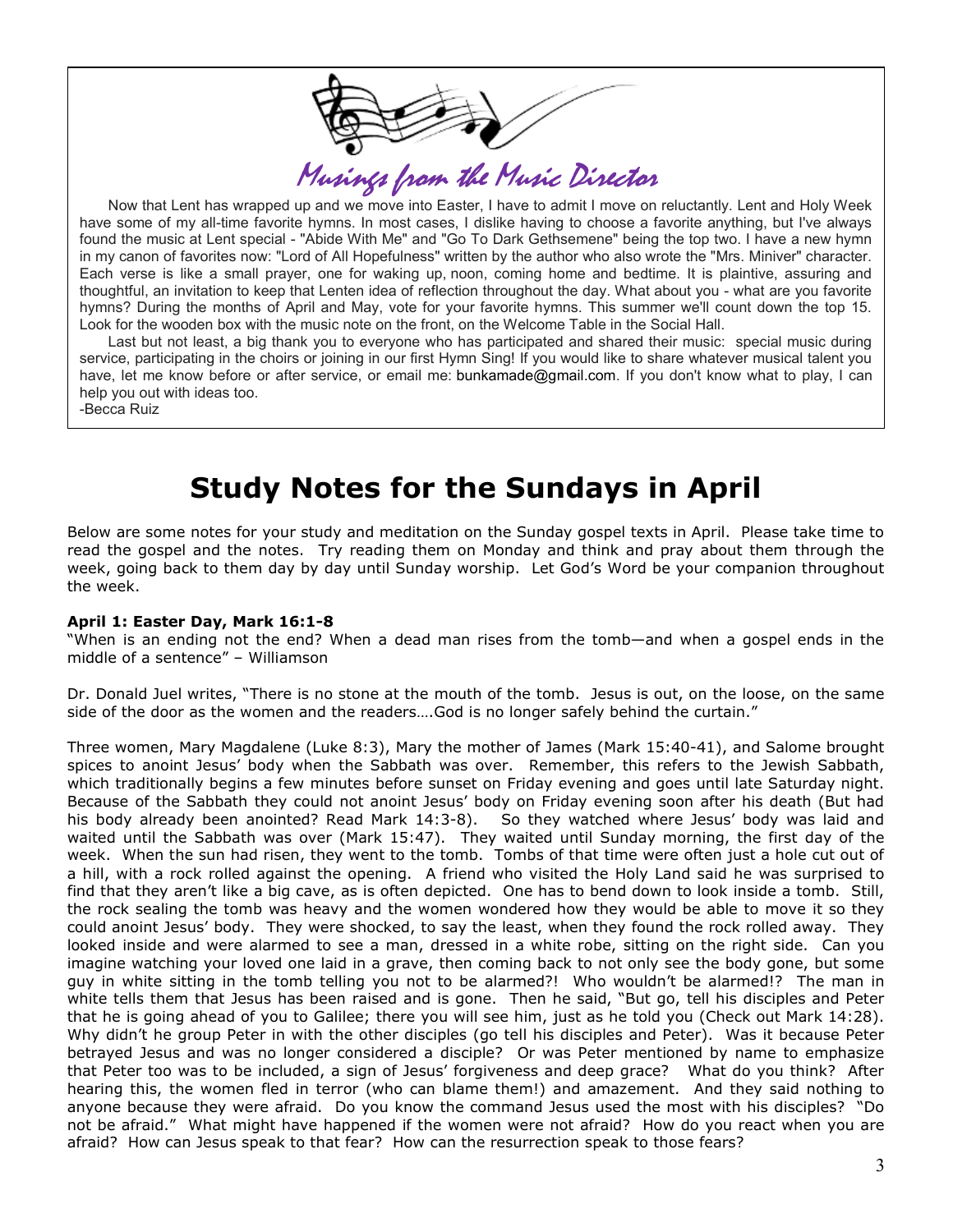#### April 8: John 20:19-31

John begins by setting the scene: It was the evening on that day, the first day of the week. This is the day of the resurrection. Jesus had been raised from the dead and appeared to a number of people. The disciples gathered that evening in a house, with doors locked for fear of the Jews. They were afraid they would be killed next. They were afraid. Then Jesus came and gave them the typical Jewish greeting of peace. He showed the disciples the scars on his hands and side, and once again greeted them with peace. All is complete. All is well (one of the meanings of peace). Then Jesus told them that he had been sent by the Father (something Jesus says 41 times in the Gospel of John!), and in the same way he sends them (and us). In effect, he commissions them to service in the name of God. Jesus breathed on them. This word "breath" can be translated in the Greek as "wind, breath, or spirit." By breathing on them, Jesus bestowed the Holy Spirit on his disciples (something that happens in a different form at Pentecost, fifty days later). Finally, Jesus bestows on them the authority to forgive and retain sins (just as he does to us). We switch now to the second scene involving Thomas who did not witness any of this, nor did he believe his fellow disciples about the risen Lord. One week later, the Lord appears once again. Notice this time the doors aren't locked, just shut (26). Since meeting the risen Lord, fear has lost its grip on the disciples. Once again Jesus announces peace. All is complete. All is well. Jesus turns to Thomas and invites him to touch his wounds and so believe. Thomas answers with a confession of faith, "My Lord and my God!" Thomas and the other disciples were blessed with faith by coming face to face with the risen Jesus (Like Thomas, none of the other disciples believed until they met Jesus face to face – only Thomas gets the bum rap and moniker, "Doubting Thomas"). Jesus then says, "Have you believed because you have seen me? Blessed are those who have not seen and yet have come to believe." Some take this as a gentle slap, but others see this as Jesus placing later believers on the same plane as the original disciples. Indeed all people, whether then or now are blessed through their belief in Jesus. Fun fact: the writer of the Gospel of John NEVER uses the noun "faith," only the verb, "to believe." You will never find the word "faith" in John. John believed that believing is not like a noun, that is, static, unmoving; believing is like a verb, active, alive, moving, dynamic.

#### April 15: Luke 24:36b-48

This appearance of Jesus took place on Sunday, the day Jesus was resurrected. That day began when the women found the tomb empty (Luke 24:1-12), then Jesus appeared to the two men on the road to Emmaus (Luke 24:13-35) and finally Jesus appeared to the disciples in today's gospel reading. It seems that Jesus appeared quite suddenly in the midst of them (like last week's gospel) and said, "Peace be with you." It was a beautiful greeting, but it scared the daylights out of the disciples. It says they were startled and terrified and thought they were seeing a ghost! To help the disciples understand that he wasn't a ghost, and was in fact Jesus in the flesh, Jesus first showed them the scars on his hands and feet. At that time, many people believed the Greek notion that the soul was immortal, indestructible and disembodied. They believed it came to the body at birth and returned to God at death. If this were so, there would be no nail marks. Christians confess that the body is resurrected (think of the Nicene Creed). Along these lines, someone once said that the only man-made object in heaven are the scars on Jesus' hands, feet, and side. Touching Jesus would also demonstrate that he was of flesh and blood, a human being, not a ghost. Yet even after touching him the disciples, "while still in their joy they were disbelieving and still wondering." To answer this disbelief, Jesus asked them for something to eat, and he ate some fish. Ghosts don't eat… Jesus helped the disciples to believe. Although they all deserted him at the crucifixion, Jesus still loved them and helped them to believe. Sometimes we may need to pray, "Lord I believe. Help my unbelief!" After this Jesus reminds them of what he had previously told them, that all of Scripture pointed to him and must be fulfilled. Then it says he "opened their minds to understand the scriptures." This, and what I wrote above about Jesus helping the disciples to see and believe, remind me of what Luther wrote concerning the third article of the Apostles Creed. Luther wrote, "I believe that I cannot by my own understanding or effort believe in Jesus Christ my Lord, or come to him. But the Holy Spirit has called me through the Gospel, enlightened me with his gifts and sanctified and kept me in true faith." Each one of us needs our Lord to keep us in the true faith. For this, we need our Lord as well as each other, for our Lord also speaks through each one of us. Jesus then tells the disciples that they are to be bearers of this good news, to proclaim repentance and remission of sins in the name of Jesus to all nations, beginning in Jerusalem (Acts 1:8; Matthew 28:18-20). The disciples, all of us, are included in God's salvific plan involving the Scripture, Jesus, and sharing that saving word, powered by the Holy Spirit.

#### April 22: John 10:11-18

Our gospel reading begins with Jesus saying, "I am the good shepherd." This is one of the seven "I am" sayings found in the Gospel of John. These are only found in John, not Matthew, Mark or Luke. The seven are: I am …1. Bread, 2. Light, 3. the Gate, 4. the Good Shepherd, 5. the Resurrection and the Life, 6. the Way, Truth, and Light, and 7. the True Vine. These "I am" sayings are a direct echo back to Exodus 3:14